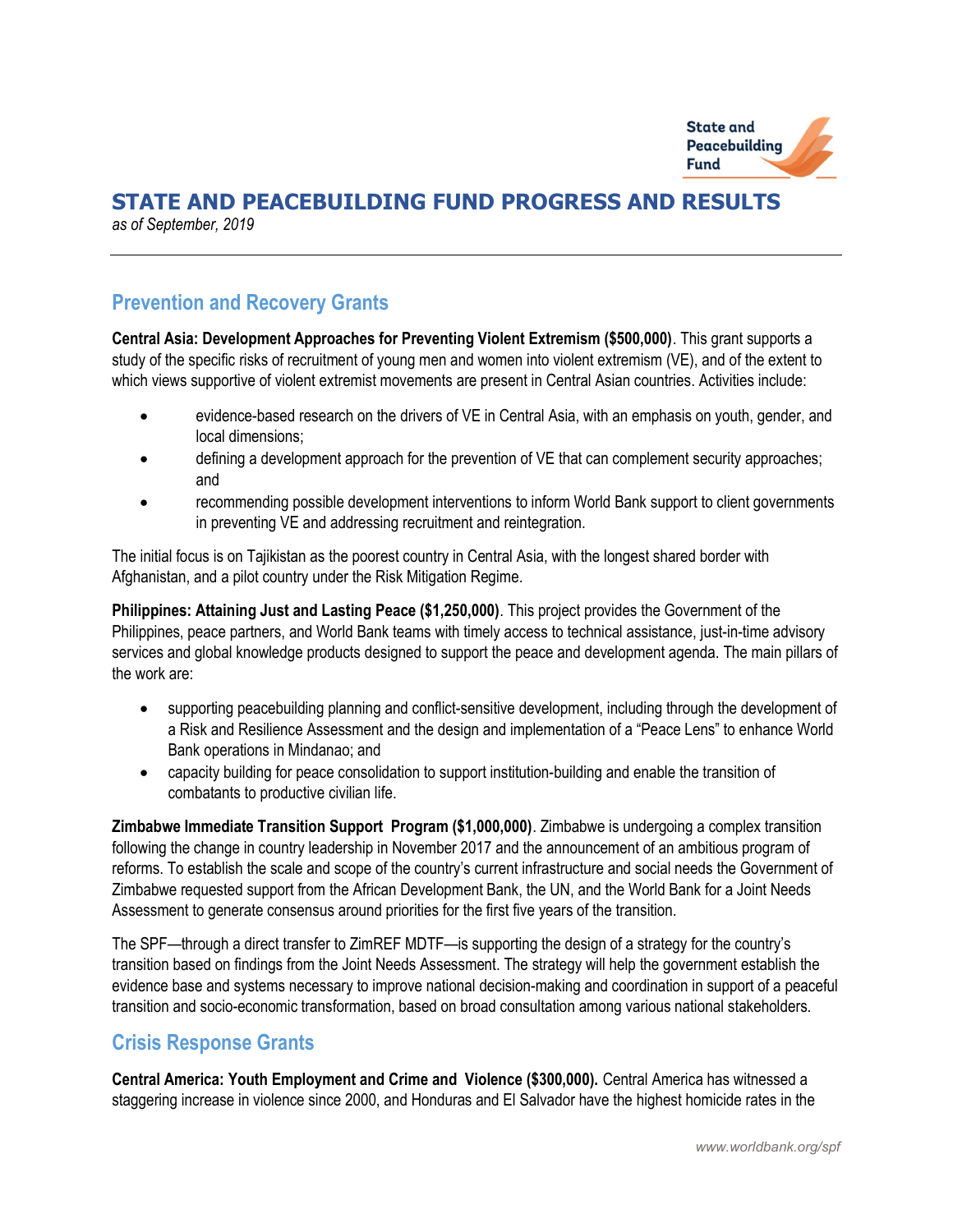world. This project builds knowledge on strategies to improve the labor market prospects of at-risk youth in highly violent contexts in Honduras. The grant supports the development of measurement tools to gather evidence on the role of building soft skills as complements to more traditional labor market training interventions in high violence settings. The measurement tools include modules on soft skills, mental health, crime and violence, and an innovative social networks measurement module. Among other key outcomes, the latter will provide important new insights into how social network structures interact with crime and violence.

South Sudan: The Dynamics of South Sudan's Conflict Economy (\$600,000). Civil war in South Sudan has caused the deaths of an estimated 40 000 people since 2013, and the displacement of perhaps 4 million more. The conflict has inflicted significant damage, but its exact magnitude and the dynamics of the war economy remain poorly understood.

This project aims to provide an in-depth understanding of the conflict dynamics in South Sudan and their implications for agricultural production and food security; migration and human trafficking; spillovers to neighboring countries; informal trade and financing flows; and investments in illicit activities.

The research draws on new sources of data, remote sensing, and artificial intelligence to provide, for the first time, a granular overview of the economic dynamics supporting the conflict, expanding knowledge on how economic systems in conflict work and how shocks propagate.

Ukraine: Conflict Response and Recovery Pilot and Capacity Building (\$3,200,000). The conflict in eastern Ukraine continues to present severe challenges to security, stability and recovery. This project enhances recovery and peacebuilding by improving the capacity of the Ministry for Temporarily Occupied Territories and Internally Displaced Persons (MOT) to address the development impacts of the conflict.

The grant supports capacity building to help MOT to fulfill its strategy, planning and coordination mandate. It enables new research and analysis to assess the socio-economic impacts of displacement and combatant return, in order to provide robust data to underpin future planning and programming. Finally, it funds pilot activities that respond to the developmental needs of internally displaced persons, former combatants and host communities as a complement to ongoing humanitarian response efforts.

### Forced Displacement Grants

Bangladesh: Cox's Bazar Rapid Impact, Vulnerability and Needs Assessment (\$100,000). There are now close to one million Rohingya refugees in Bangladesh, a situation that poses multiple risks to regional peace and stability. However, critical risk mitigation measures are in place which ensure the safety and dignified living conditions of the Rohingya and manage potential conflicts with host communities.

This grant supports these measures with an assessment of the impacts, vulnerabilities, needs, and gaps under the current and potential refugee influx and disaster scenarios, and provides a framework for short-, medium-, and longterm interventions to address them.

The primary focus is a rapid assessment of the potential impact of the Rohingya on Cox's Bazar's social and physical infrastructure and capacity for service delivery, as well as on the resulting recovery needs. Building on existing data and assessments, international good practices in similar contexts, and dialogue with key stakeholders and partners on coping and mitigation strategies, the assessment will inform the Bank's dialogue with the Government of Bangladesh to support maintaining peace and stability. It will also guide potential Bank involvement in development investments for refugees and host communities.

Ethiopia, Kenya and Uganda: Operationalizing Forced Displacement Program (\$2,400,000). The new Comprehensive Refugee Response Framework (CRRF) outlines specific actions for easing pressure on host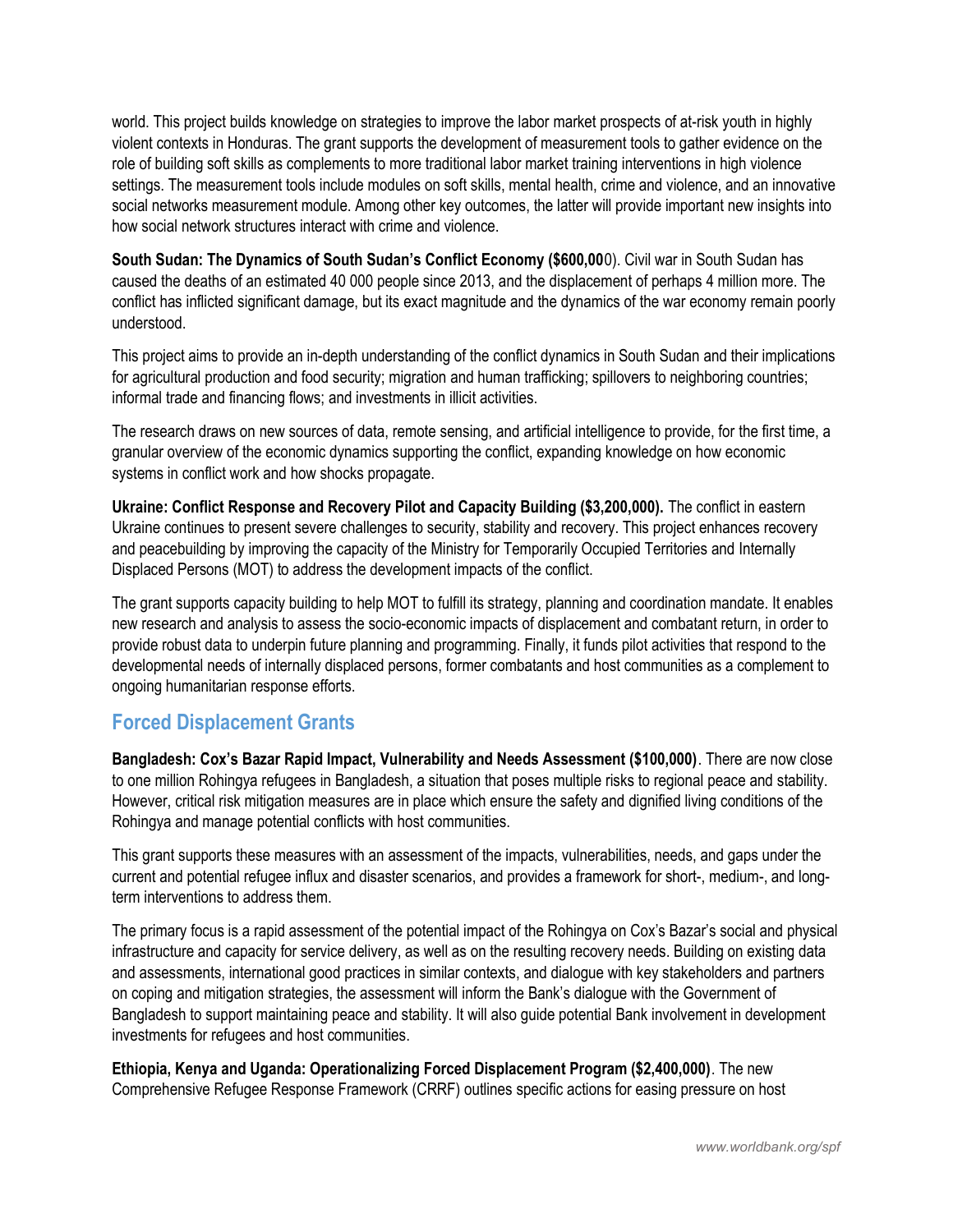countries; enhancing refugee self-reliance; expanding access to third-country solutions; and supporting conditions for safe and dignified return to countries of origin.

This program supports the Governments of CRRF pilot countries Ethiopia, Kenya and Uganda in their continued efforts to implement progressive policy environments to enhance refugees' self-reliance and agency, and to reduce poverty in host communities. The program enables activities across five pillars:

- 1. supporting technical dialogue on refugee responses;
- 2. strengthening synergies between humanitarian and development programs on forced displacement;
- 3. supporting roll-out of the CRRF process;
- 4. mitigating delivery challenges to maximize the impact of resources for refugees and host communities; and
- 5. communicating on the progress of high-level commitments.

Together, these pillars are expected to contribute to the operationalization of the IDA18 Regional Sub-window for Refugees and Host Communities, and to the roll-out of the CRRF process.

Uganda: Evidence-Based and Comprehensive Response to Forced Displacement (\$2,200,000). Uganda is currently the largest host of refugees in Africa. The Government has consistently implemented one of the most progressive refugee policy regimes in the world, but there is scope for efficiency gains through improved targeting and harmonized service delivery.

This program contributes to the sustainability of the government's policies and practices by strengthening the evidence base and institutional capacity of key agencies. Its objectives are to:

- support the transition from humanitarian assistance to development programs;
- mitigate delivery challenges and manage risks to maximize development impact;
- strengthen the evidence base for informed decision-making and program interventions; and
- **•** disseminate lessons learned.

Specific activities include:

- strengthening local government capacity to integrate refugee issues in planning and budgeting;
- supporting a comprehensive and coordinated approach to prevent and respond to gender-based violence in areas with protracted refugee presence;
- strategic investment planning to address woodland degradation and enhance biomass energy security; and
- assessing the environmental and social impacts of refugee influx into host districts, and identifying mitigation actions to ensure sustainable interventions by all actors involved in refugee response.

### Humanitarian-Development-Peace Nexus Grants

Mali: Joint UN-World Bank Project on Jobs for Youth (\$1,000,000). This grant informs the design of effective support to Jobs for Youth, promoting stabilization in Mali's conflict areas while advancing joint World Bank-UN work on jobs in FCV contexts. Supported activities include:

- surveys and focus group discussions to assess the economic situation and aspirations of young people in central Mali;
- developing and testing a curriculum for psycho-social support for beneficiaries, to complement the effect of jobs support on economic outcomes and stability; and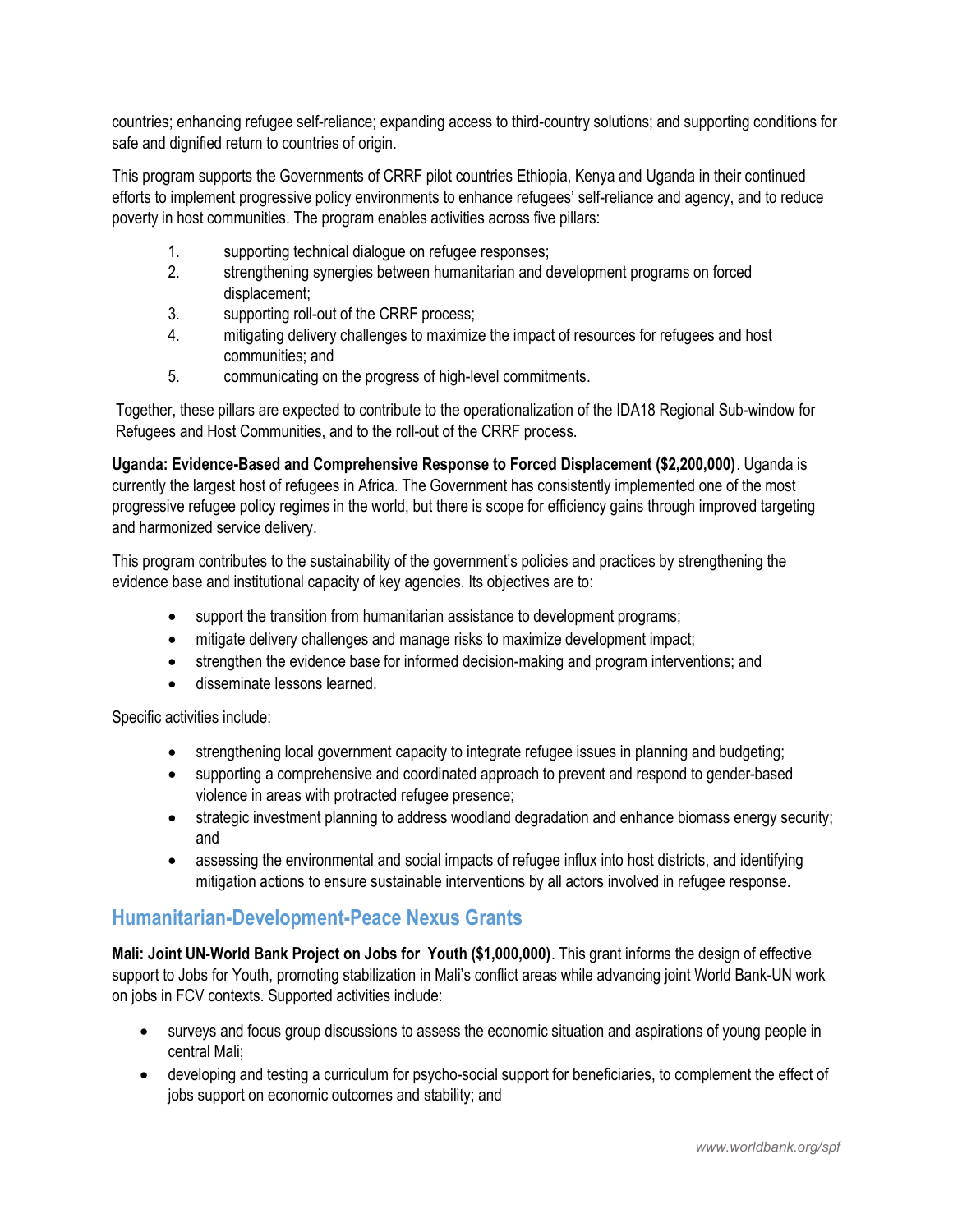• an impact evaluation of youth employment activities. Cooperation between the UN and World Bank teams focuses on joint work in beneficiary targeting to provide jobs support where it most effectively promotes stabilization; security arrangements to enable supervision visits to the project areas; and joint learning.

Lake Chad Region: Cross-border Collaboration (\$450,000). This grant builds the foundations for a regional recovery and development strategy for the Lake Chad region, in line with the WBGUN Strategic Partnership Framework objective of strengthening collaboration and joint action in post-crisis and humanitarian settings. A regional recovery and development strategy will contribute directly to recovery and stabilization planning processes for areas around Lake Chad that are transitioning from the need for a military and humanitarian response to a response which prioritizes development.

The grant supports enhanced cross-collaboration between the governments of Chad, Niger, Cameroon, and Nigeria, particularly through the Lake Chad Basin Governor's Forum, and enables regional dialogue among governors, local governments, and civil society organizations across the four countries.

Libya: Developing a Framework for Recovery and Peacebuilding in Libya (\$750,000). This grant enables a Recovery and Peacebuilding Assessment (RPBA) to support the UN-led peace process in Libya, in response to a request from the Government of National Accord. It identifies and costs the needs and priorities for the reconstruction of Libya; establishes a platform for broader consultations on these needs and priorities; and develops a financing and implementation strategy to support peacebuilding activities.

The project builds on recommendations from the 2018 Risk and Resilience Assessment for Libya and will result in both a strategy that can guide Libya's recovery and reconstruction, and a coordination framework that will improve dialogue, coordination and monitoring during the implementation period.

# Financing Solutions Grants

West Bank and Gaza: Development Impact Bond for Jobs (\$2,000,000). Impact bonds have emerged as an effective and innovative results-based financing model that leverages private sector investment and focuses on achieving results. This grant supports the testing of Development Impact Bonds as an innovative financing instrument to incentivize private investment and create jobs. The project focuses on enhancing the skills of the Palestinian workforce in a market-driven way to foster improved job outcomes. The bonds will finance the training, job search, and placement services provided to beneficiaries, depending on private sector demand.

Liberia: MSMEs and Rural Finance Post-Ebola Reconstruction (\$4,800,000). Micro, small, and medium enterprises (MSMEs) represent the bulk of employment opportunities in Liberia, providing a lifeline to the poorest in society, and to those most affected by the Ebola crisis. Despite several government-led financing schemes targeting SMEs, the unmet demand for finance remains significant.

This grant aims to support the development of a framework to provide finance on sustainable terms to MSMEs, enhance the capacity of local private sector financial institutions to lend profitably to these enterprises, and objectively measure outcomes. The grant supports a SME Financing Facility in providing on-lending to micro and small entrepreneurs. It enables technical assistance to develop the use of digital financial services and new lending instruments and supports a demonstration to both Government and local banks of best practices in MSME lending.

#### Lebanon: The Role of Financial Services to Manage the Syrian Refugee Crisis (\$500,000). This grant supports analytical work to

(i) enhance the knowledge of policymakers on the role of financial services to manage economic instability caused by the Syrian refugee crisis; and